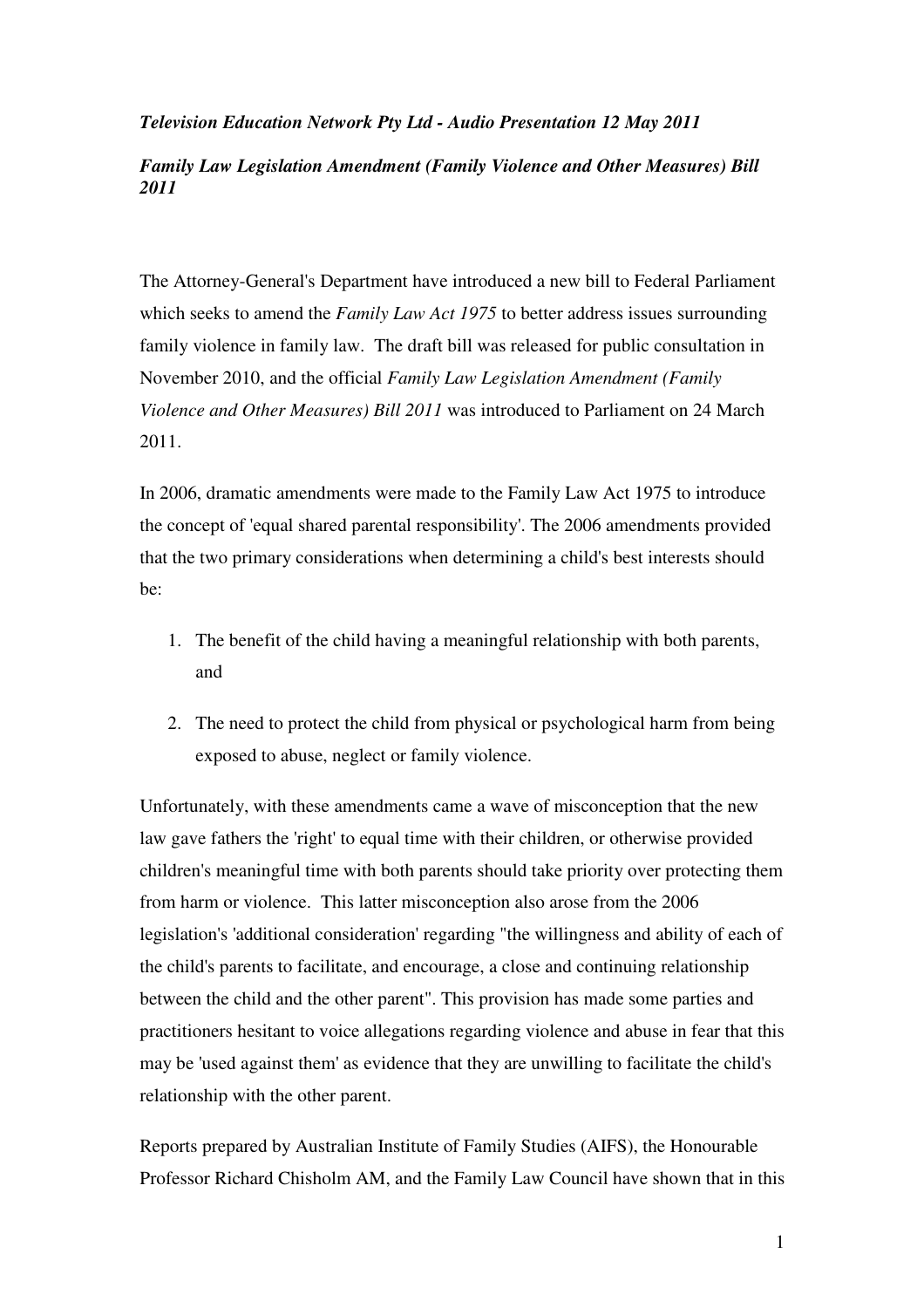form, the *Family Law Act* was failing to adequately protect children and other family members from child abuse and family violence. As such the Family Violence bill has been drafted to address this and better facilitate 2006 legislation's key aims to protect children from physical or psychological harm.

# **Key elements of the Family Violence Bill**

The Family Violence Bill will not repeal any of the shared care provisions introduced by the 2006 legislation; however it will underline that these should only apply where this is safe for the child. To do so, the bill will remove disincentives to the disclosure of family violence and child abuse, and more clearly set out what type of behaviour is constitutes family violence and abuse. The bill also aims to strengthen the obligations of lawyers, family dispute resolution practitioners, family consultants and family counsellors, ensure courts have better access to evidence of family violence and abuse and make it easier for state and territory child protection authorities to participate in family law proceedings where appropriate.

The key changes that will be introduced by the Bill are as follows:

# **1. Change to the definition of** *abuse*

- The Bill will change the definition of "abuse" to include psychological harm caused by being subject to or exposed to family violence, as well as serious neglect.
- The Bill will also remove the previous requirement for an "assault" to be an offence under an enforceable law in a State or Territory

# **2. Change in definition of** *family violence*

- The Bill introduces a much expanded definition of the term 'family violence'. This is defined as "violent, threatening or any other type of behaviour that coerces or controls a family member or which causes the family member to be fearful."
- The Bill includes a long (non-exhaustive) list of examples of family violence, including assault, sexual assault or sexually abusive behaviour, stalking,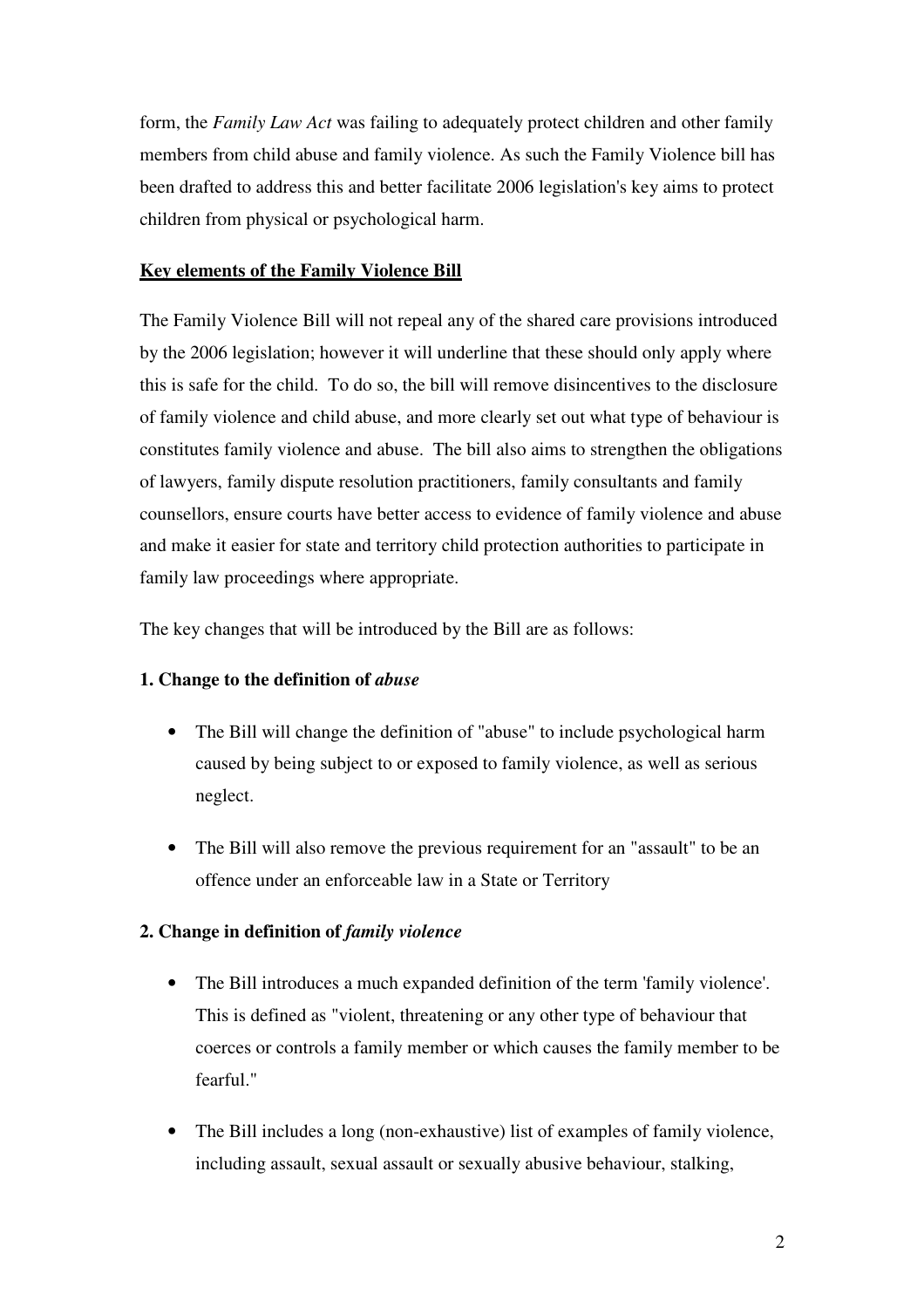derogatory taunts, intentionally damaging property or injuring an animal, unreasonably denying financial autonomy or withholding necessary financial support, preventing the victim from making or keeping connections with their family, friends or culture, or otherwise unlawfully depriving liberty.

• The Bill also addresses exposure of children to family violence. It provides that exposure will occur where children witness or hear threats of family violence, see or hear assault between family members, comfort victims or clean up after incidents of family violence, or are present when police or ambulance attend an incident involving assault of a family member.

# **3. The UN Convention on the Rights of the Child**

- Part VII of the Family Law Act deals with all matters relating to children.
- The Bill provides that an additional 'objective' of Part VII is to give effect to the UN Convention on the Rights of the Child.
- This does not provide that the Convention is to be incorporated into Australia's domestic law; however it does mean that the Convention is to be considered as an interpretive aid to Part VII of the Act.

# **4. Primary consideration when determining children's best interests - s60CC(2)**

- One of the most significant changes to proposed by the Bill is to section  $60CC(2)$  of the Family Law Act, which provide the two 'primary considerations' of protecting children's meaningful relationship with both parents and protecting children from harm.
- As outlined above, there has been some misconception or uncertainty as to which consideration should prevail in circumstances of conflict between them. For example, where there was a serious risk of a parent inflicting abuse, should the child continue to spend time with the parent to try to protect their meaningful relationship; or should the parent be prevented from spending time with the child to protect the child from the risk of abuse?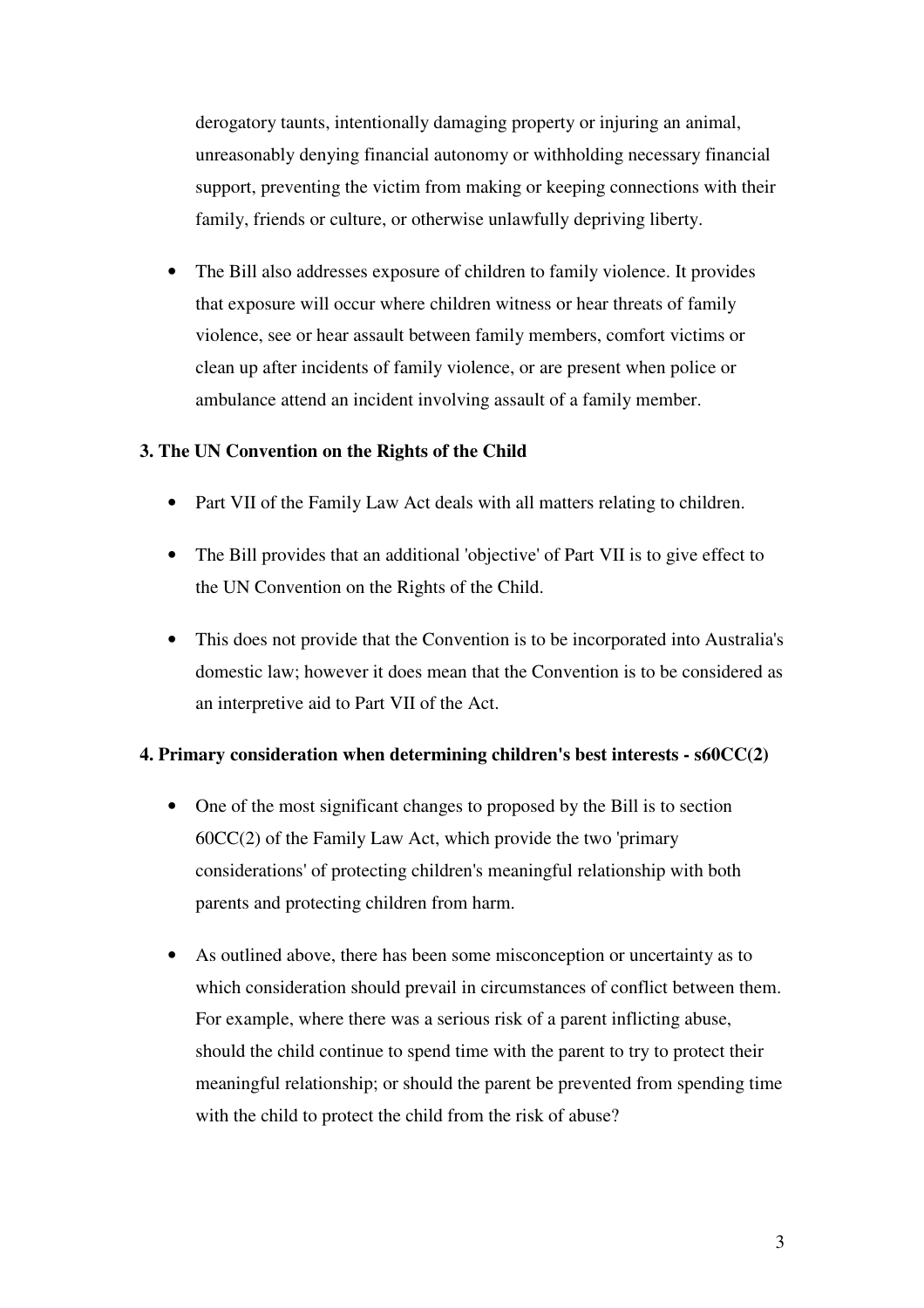- The additional section  $60CC(2A)$  clearly provides that if there is any inconsistency between the two 'primary considerations', the court is to give greater weight to the need to protect the child from physical or psychological harm from being subjected or exposed to abuse, neglect or family violence.
- Importantly, this does not mean that parents will automatically be denied time or communication with children where there is a risk of family violence. Rather, the Court should not make Orders which would expose the child to such a risk on the basis that they wanted to protect the child's meaningful relationship with the parent.
- It is important to note that there are many strategies to ensure protection of both the child's safety and their relationship with a parent posing a risk of violence, such as supervised contact. The Court will prefer to allow such supervised contact where this will remove the risk of family violence, in order to ensure that the children continue to have a relationship with their parent.

# **5. Removal of 'Friendly Parent Provision'- s60CC(3)(c)**

- Another significant change proposed by the bill is the repeal of the 'additional consideration' regarding parents' willingness to facilitate and encourage the child's relationship to the other parent.
- As discussed above, this has inadvertently acted as a disincentive for parents to disclose fears or circumstances of family violence.
- Under the proposed Bill, the Court is to consider:
	- o the extent to which each parent has taken or failed to take the opportunity to spend time and communicate with the child, and make decisions about major long-term issues relation to the child; and
	- o the extent to which each parent has fulfilled or failed to fulfil their obligation to maintain the child.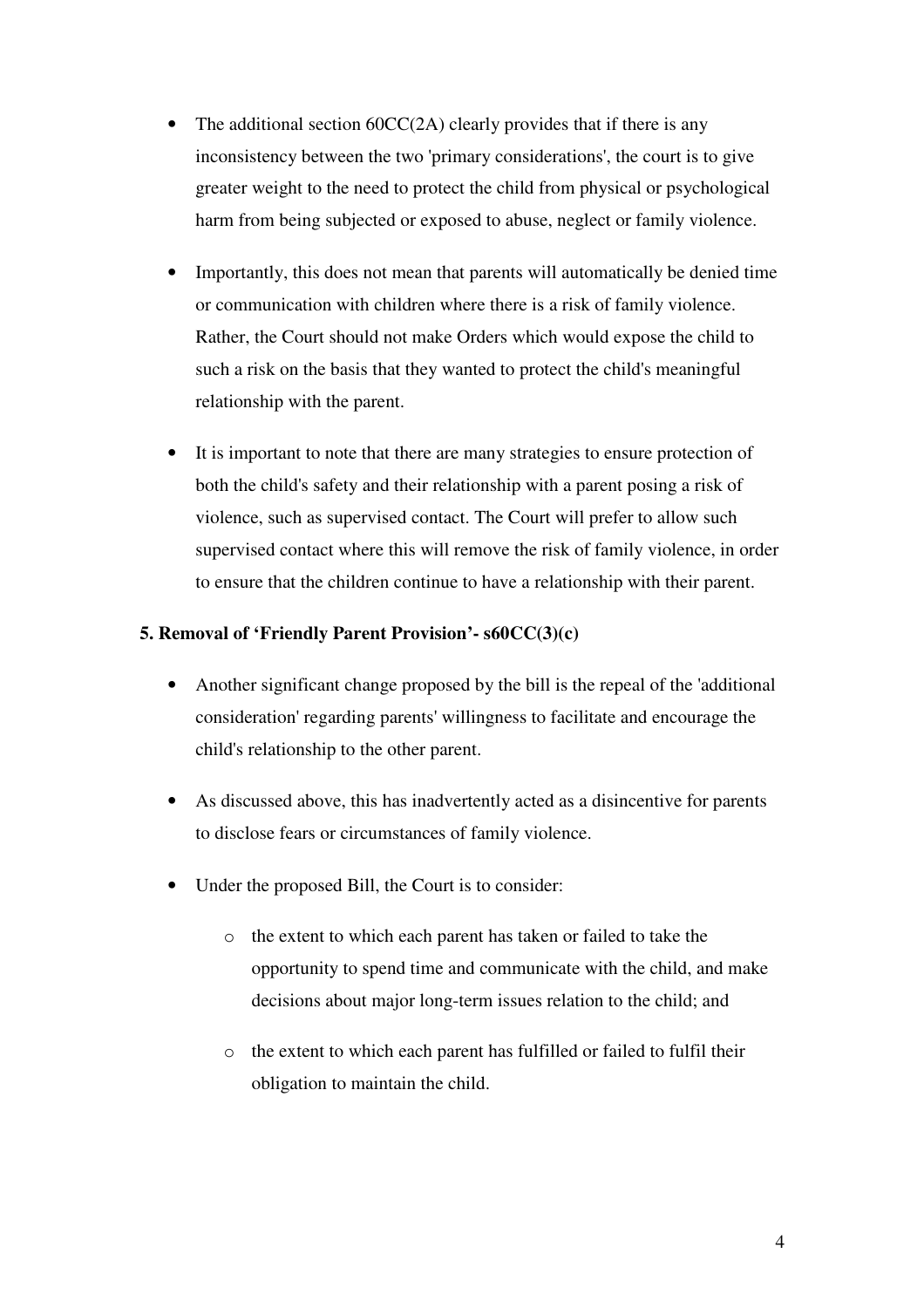**6. Parties to parenting proceedings must notify court where there is involvement of child welfare agencies or law** 

- Additional sections proposed by the Bill will impose an obligation on all parties to Court proceedings to inform the Court if a child of the parties' family/ies is:
	- o under the care of a person under a child welfare law;
	- o is or has been subject to a notification, report, inquiry or assessment by a prescribed State or Territory authority relating to abuse or an allegation or suspicion thereof.
- The section also provides that persons who are not party to the proceedings may also inform the Court of such circumstances.
- Importantly, the Bill provides that failure to inform the Court of such matters does not affect the validity of any Orders made. This ensures certainty as to whether or not Orders are valid and enforceable.

# **7. Advisors obligations to advise parents regarding children's best interests**

- The Bill also seeks to introduce obligations on 'advisers' in all children's matters. Advisers are defined as legal practitioners, family counsellors, family dispute resolution practitioners and family consultants.
- The new sections provide that any adviser giving advice or assistance on a children's matter must:
	- o inform the person that the child's best interests should be their paramount consideration, and
	- o encourage the person to act on the basis that the child's best interest will be met by following the 'primary considerations' as set out in section  $60CC(2)$  and discussed above.
- Under the Bill, 'advisers' would also be authorised to notify a prescribed child welfare authority of reasonable suspicions of abuse or risk of abuse.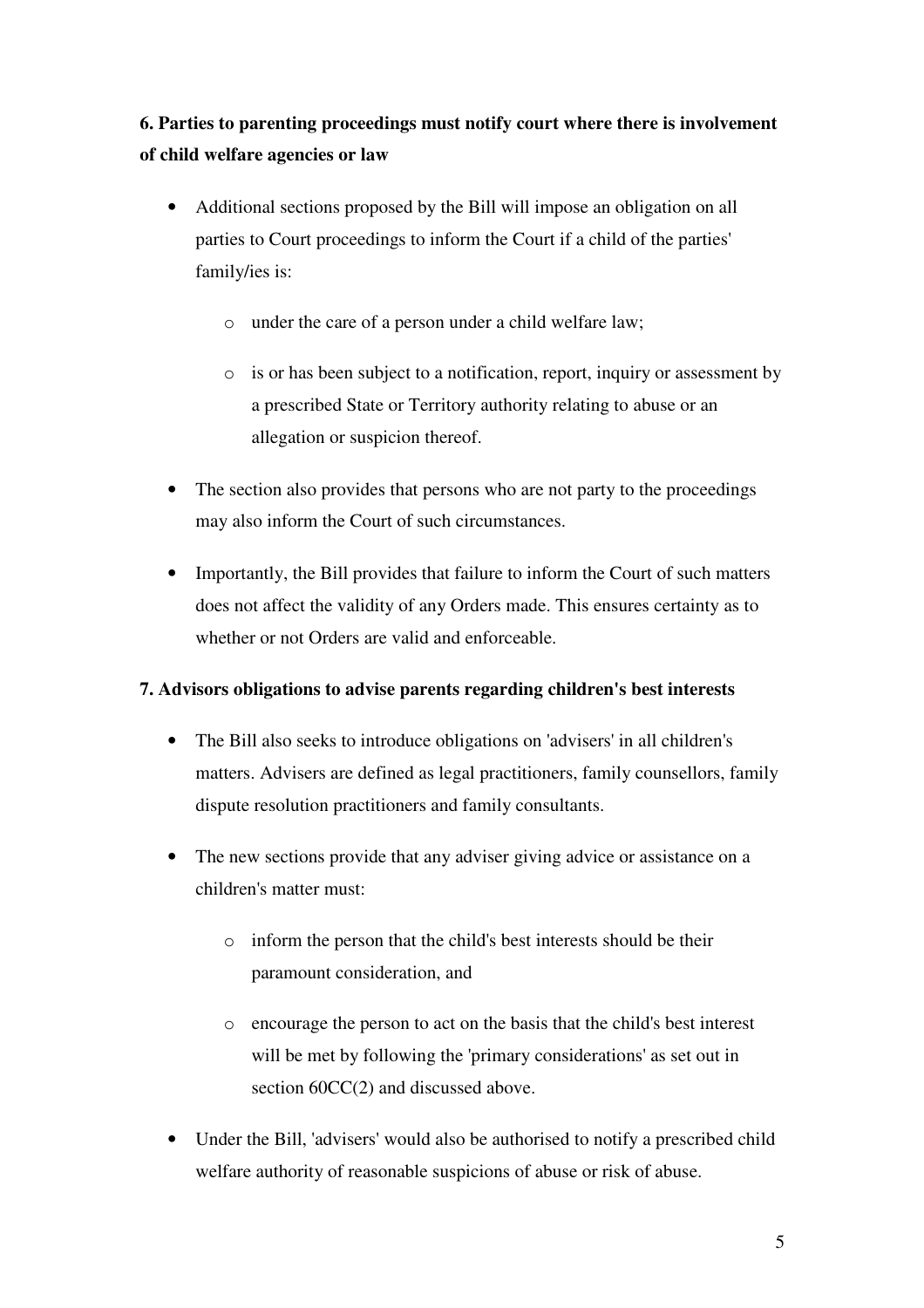#### **8. Repeal of s117B regarding mandatory cost order**

- The Bill finally seeks to repeal the current requirement for court to make mandatory cost order where satisfied a party made a false allegation/statement.
- This is because the Australian Institute of Family Studies' report has indicated that this section had acted as a disincentive to disclosing family violence where cases could not be substantiated.
- S117 still allows courts to make a cost order regarding false statements, however under the Bill would have discretion not to do so where appropriate.

# **9. Prescribed form for allegations of family violence**

- The Bill will also provide that where a party to proceedings, Independent Children's Lawyer or other interested person makes an allegation of family violence, they must do so by filing and serving a copy of a prescribed 'notice' form.
- This will ensure that allegations regarding family violence are made clearly, succinctly and with proper notice to all relevant parties.
- The Bill further provides that where a prescribed notice of allegations for family violence has been filed, the Court must deal with the issues raised by the notice expeditiously, and consider what interim Orders should be made to obtain relevant evidence and otherwise protect the child. The general timeline for the Court's response should be within 8 weeks where this is appropriate.

While the above amendments proposed by the Bill will make significant changes to the drafting of relevant provisions of the Family Law Act, it is important to note that this is aimed at ensuring the Act achieves its original aims and objections. The key objectives of the Family Law Act, as introduced by the 2006, do not appear to have been changed by the Family Violence Bill but rather clarified and confirmed.

# **Commencement and transitional provisions**

As the Family Violence Bill has not yet been passed by Parliament, there is no certainty regarding its commencement date. It is important to note that the Bill may be